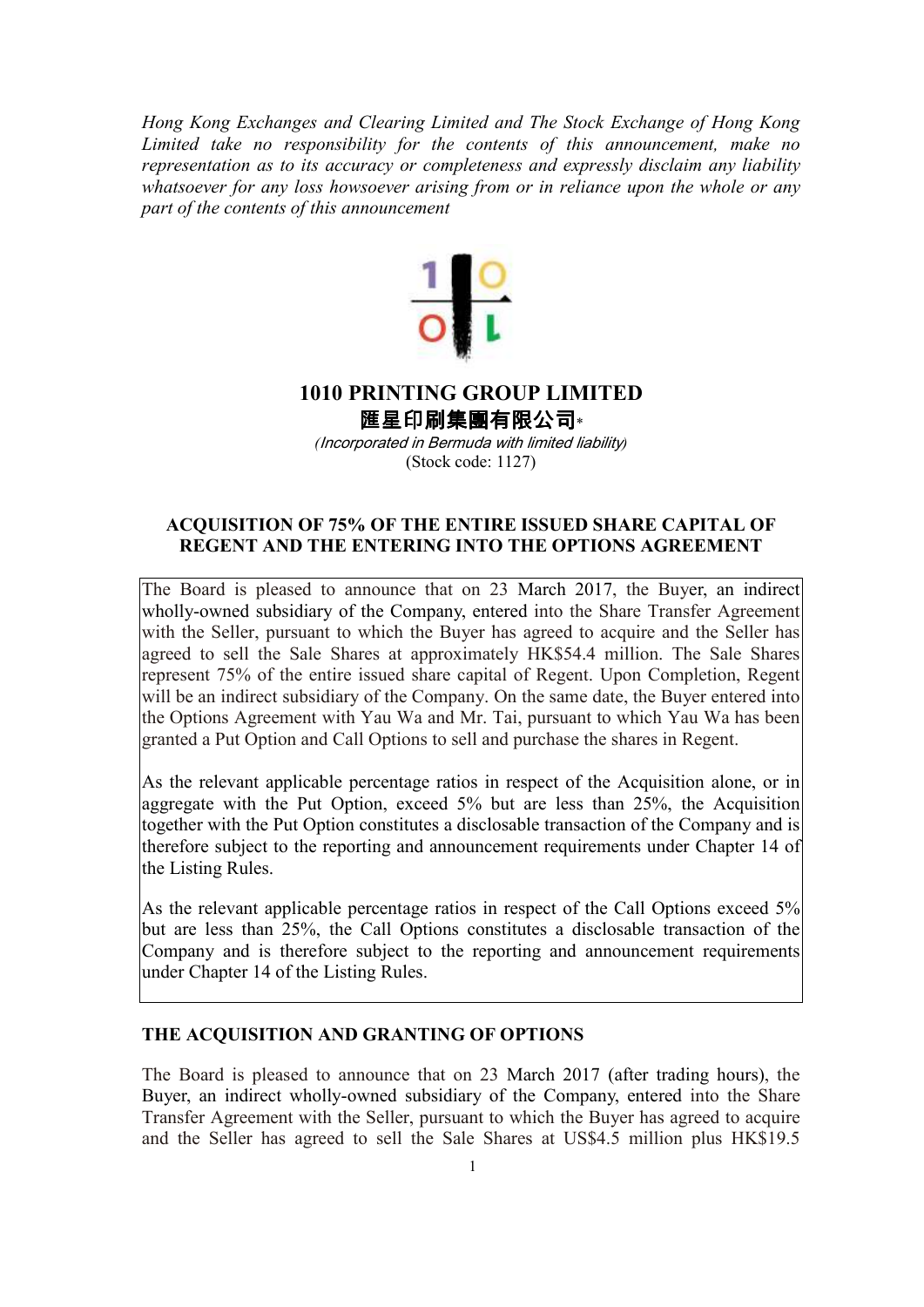million (equivalent to approximately HK\$54.4 million). The Sale Shares represent 75% of the entire issued share capital of Regent. Upon Completion, Regent will be an indirect subsidiary of the Company. On the same date, the Buyer entered into the Options Agreement with Yau Wa and Mr. Tai, pursuant to which Yau Wa has been granted a Put Option and Call Options to sell and purchase the shares in Regent.

### **SHARE TRANSFER AGREEMENT**

- **Date:** 23 March 2017 (after trading hours) **Parties:** 1. Magic Omen Limited, an indirect wholly-owned subsidiary of the Company as the Buyer; and 2. Quarto Publishing Plc as the Seller To the best knowledge, information and belief of the Directors after having made all reasonable enquiries, the Seller is a third party independent of and not connected with the Company and the connected persons of the Company.
- **Assets to be Acquired:**  Sale Shares, representing 75% of the entire issued share capital of Regent. As at the date of this announcement, the Seller holds 75% of the entire issued share capital of Regent. Prior to Completion, Regent 1) declared a dividend of HK\$116.3 million; and 2) will transfer the receivables and liabilities, which are not acquired by the Buyer, to the Seller and Yau Wa.
- **Consideration:** The Consideration shall be US\$4.5 million plus HK\$19.5 million (equivalent to approximately HK\$54.4 million) payable on Completion.

The Consideration was arrived at after arm's length negotiations between the Buyer and the Seller after taking into consideration various factors, including (i) the trading history of Regent; and (ii) the target cash HK\$26 million maintained by Regent as at Completion.

The Consideration is funded by the internal resources of the Company.

- **Target Cash:** If the cash maintained by Regent at Completion is less than HK\$26 million, the Seller shall indemnify the Buyer against and covenant to pay to the Buyer on a HK\$ for HK\$ basis a sum in cash equal to 75% of the shortfall amount.
- **Completion:** Completion shall take place on 31 March 2017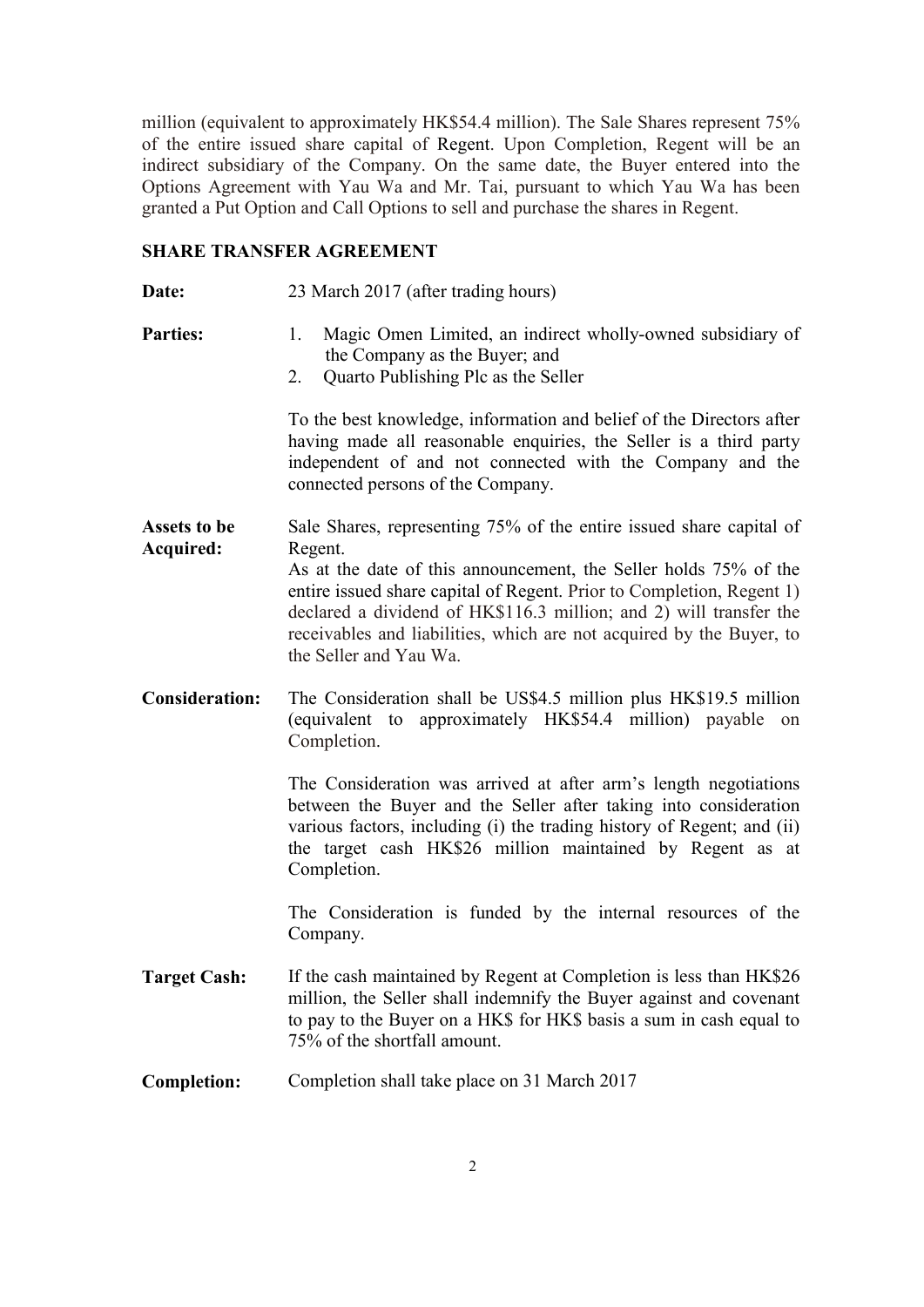### **THE OPTIONS AGREEMENT**

As at the date of the Share Transfer Agreement, The Buyer entered into the Option Agreement with Yau Wa and Mr. Tai, pursuant to which Yau Wa has been granted a Put Option and Call Options to sell and purchase the shares in Regent. Mr. Tai is bound by a set of non-competition covenants under the terms of the Option Agreement. As at the date of this announcement, Yau Wa, a company wholly owned by Mr. Tai, holds the Remaining Shares.

No premium is payable for the grant of the Put Option and Call Options. The exercise price and the terms of the Options Agreement is determined at after arm's length negotiations among the Parties to the Options Agreement after taking into consideration various factors, including (i) the Consideration; and (ii) Mr. Tai's non-competition covenants.

To the best knowledge, information and belief of the Directors after having made all reasonable enquires, Yau Wa and Mr. Tai are third parties independent of and not connected with the Company and the connected persons of the Company.

#### Put Option

Yau Wa will have the right to sell to the Buyer, and require the Buyer to purchase, the Remaining Shares at the fourth anniversary of the date of the Options Agreement at exercise price of 1) 25% of the audited net assets value of Regent as at 31 December 2020; plus 2) the audited net profit after tax of Regent for the year ended 31 December 2020.

#### Call Options

Subject to Regent meeting the agreed profit target, Yau Wa will have the right to purchase from the Buyer, and require the Buyer to sell, the Sales Shares in two tranches. Yau Wa can exercise the Call Options anytime during the period of four years commencing from the second anniversary of the date of the Options Agreement.

- The first Call Option will allow Yau Wa to purchase 200 ordinary shares in Regent (representing 20% of the entire issued share capital of Regent) at exercise price of 1) 20% of the net assets value of Regent as at the date of exercise of the first Call Option; plus 2) 80% of the net profit after tax of Regent for the preceding 12 month period.
- The second Call Option will allow Yau Wa to purchase 550 ordinary shares in Regent (representing 55% of the entire issued share capital of Regent) at exercise price of 1) 55% of the net assets value of Regent as at the date of exercise of the second Call Option; plus 2) 220% of the net profit after tax of Regent for the preceding 12 month period.

#### **INFORMATION ON REGENT**

Regent is a company incorporated in Hong Kong in 1985 with limited liability and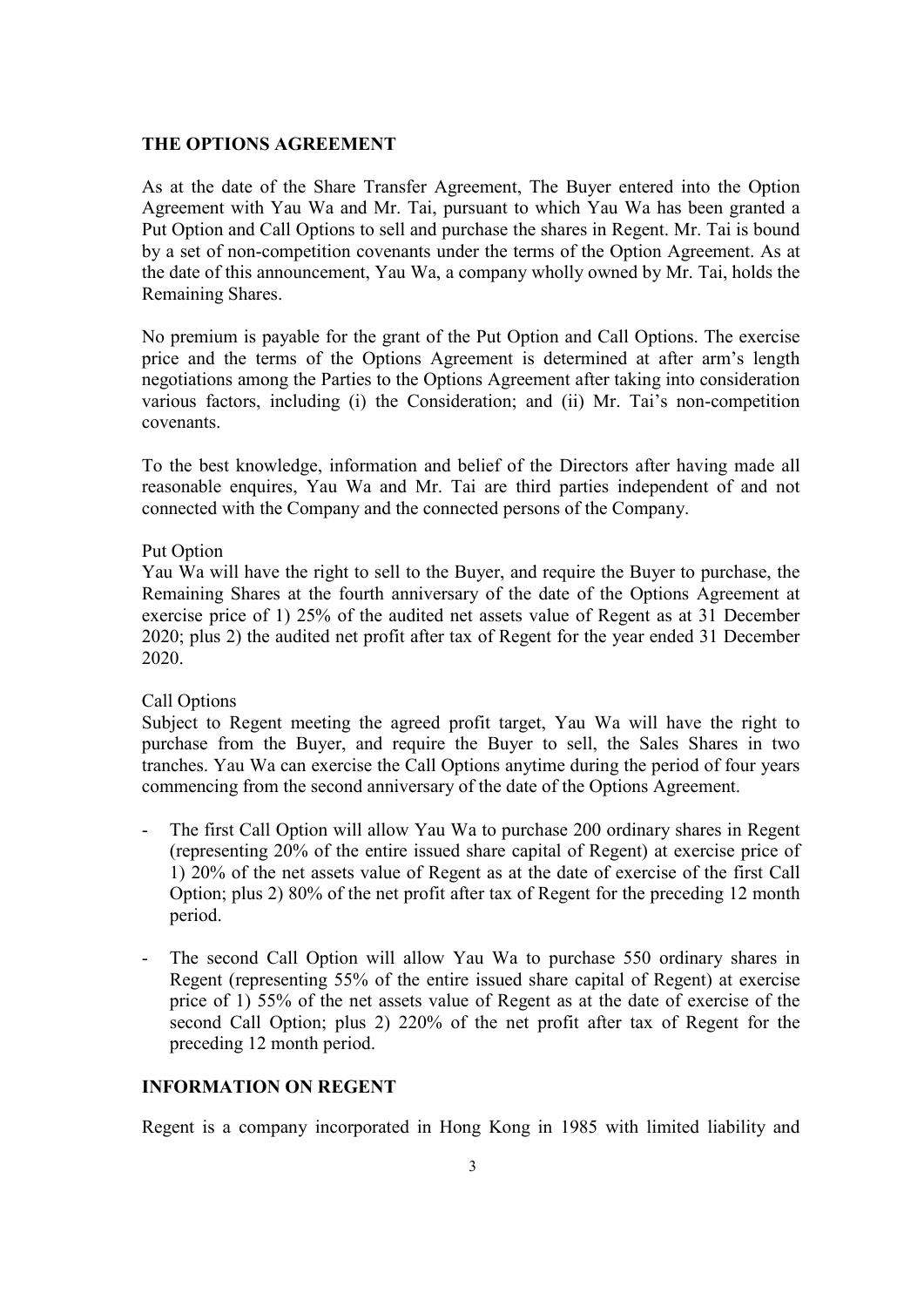issued capital of HK\$10,000. As at the date of this announcement, Regent is 75% owned by the Seller and 25% owned by Yau Wa. Regent is currently engaged in provision of services for book, magazine and non-book publishers. Key clients of Regent are global publishing houses.

The audited net profits of Regent before and after taxation for each of the two financial years immediately preceding the Acquisition and Granting of Options are as follows:

|                                     | Audited Profit of Regent      |                                     |
|-------------------------------------|-------------------------------|-------------------------------------|
|                                     | Before taxation<br>(HK\$'000) | <b>After Taxation</b><br>(HK\$'000) |
| For the year ended 31 December 2014 | 11,109                        | 9.612                               |
| For the year ended 31 December 2015 | 14,433                        | 12,400                              |

According to the unaudited management accounts of Regent prepared under generally accepted accounting principles of Hong Kong, the unaudited profit before and after taxation for the twelve months ended 31 December 2016 were approximately HK\$15.5 million and HK\$13.3 million respectively, and the unaudited net assets of Regent as at 31 December 2016 was approximately HK\$152 million.

# **REASONS FOR AND BENEFITS OF THE ACQUISITION AND GRANTING OF OPTIONS**

The Group is currently engaged in the provision of printing services to international book publishers, trade, professional and educational publishing conglomerates and print media companies. Regent is currently engaged in provision of services for book, magazine and non-book publishers. Thus the Group is of the view that the Acquisition allows the Group to broaden its customer base and strengthen its purchasing power.

The Put Option and Call Options will motivate Mr. Tai to increase the value of Regent and further strengthen his bonding with the Group.

# **LISTING RULES IMPLICATION**

As the relevant applicable percentage ratios in respect of the Acquisition alone, or in aggregate with the Put Option, exceed 5% but are less than 25%, the Acquisition together with the Put Option constitutes a disclosable transaction of the Company and is therefore subject to the reporting and announcement requirements under Chapter 14 of the Listing Rules.

As the relevant applicable percentage ratios in respect of the Call Options exceed 5% but are less than 25%, the Call Options constitutes a disclosable transaction of the Company and is therefore subject to the reporting and announcement requirements under Chapter 14 of the Listing Rules.

### **GENERAL**

The Company is principally engaged in the provision of printing services to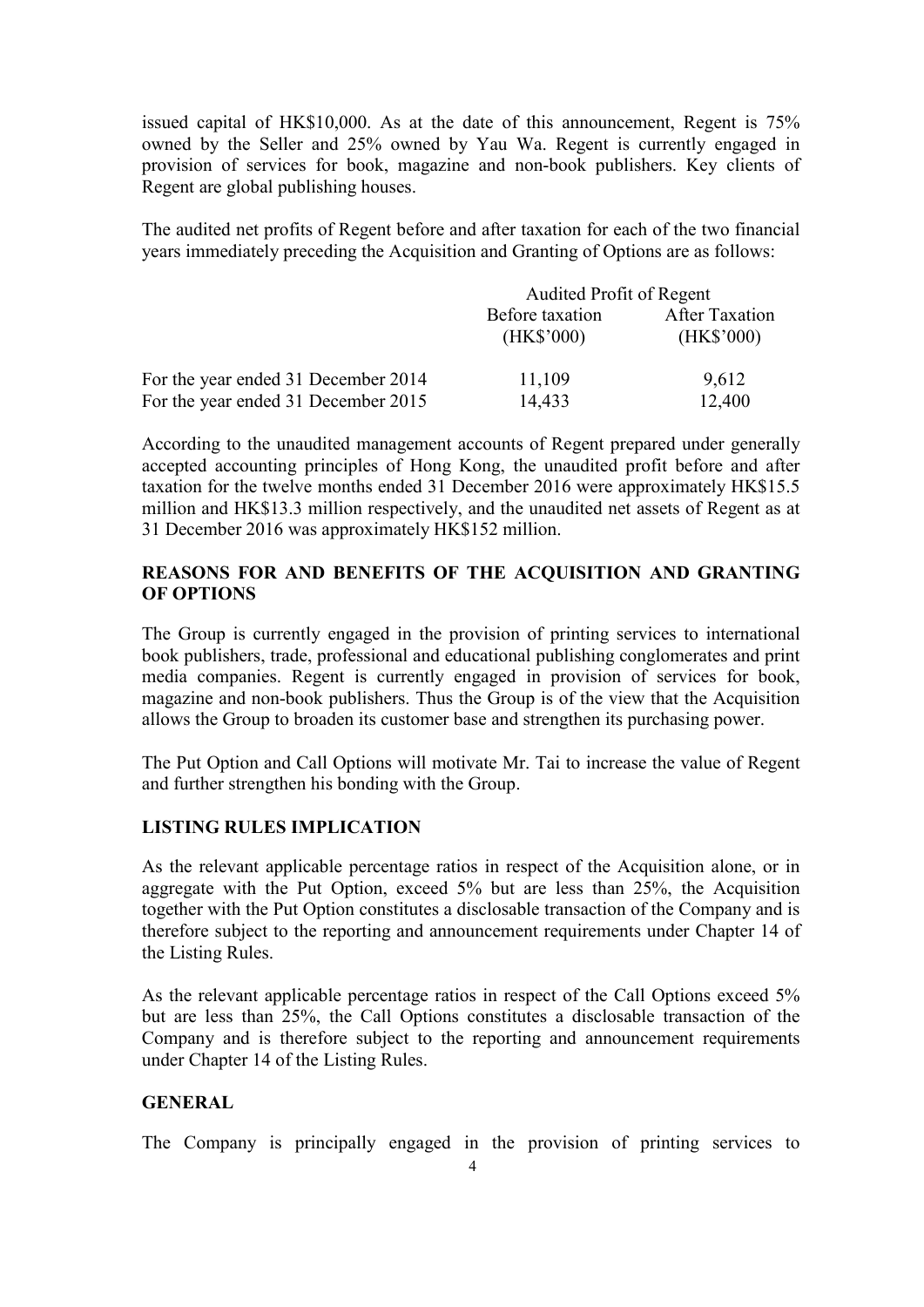international book publishers, trade, professional and educational publishing conglomerates and print media companies.

The Seller, a company incorporated in England, is principally engaged in book publishing.

Yau Wa, a company incorporated in Hong Kong, is an investment holding company.

### **DEFINITIONS**

In this announcement, unless the context requires otherwise, the following expressions have the meanings set out below:

| "Acquisition"         | the Acquisition of the Sale Shares from the Vendor pursuant<br>to the Share Transfer Agreement                                                                                                              |
|-----------------------|-------------------------------------------------------------------------------------------------------------------------------------------------------------------------------------------------------------|
| "Board"               | the board of Directors of the Company                                                                                                                                                                       |
| "Buyer"               | Magic Omen Limited, a company incorporated in the British<br>Virgin Islands with limited liability and an indirect wholly<br>owned subsidiary of the Company                                                |
| "Call Option(s)"      | The call option(s) granted to Yau Wa to buy shares in<br>Regent pursuant to details set out in this announcement                                                                                            |
| "Company"             | 1010 Printing Group Limited, a company incorporated in the<br>Bermuda with limited liability, whose shares are listed on<br>the Main Board of the Stock Exchange of Hong Kong<br>Limited (stock code: 1127) |
| "Completion"          | completion of the sale and purchase of the Sale Shares under<br>the Share Transfer Agreement                                                                                                                |
| "Consideration"       | the amount of consideration for the Acquisition                                                                                                                                                             |
| "Director(s)"         | the director(s) of the Company                                                                                                                                                                              |
| "Granting of Options" | the granting of the Put Option and Call Options to Yau Wa<br>pursuant to the Options Agreement                                                                                                              |
| "Group"               | the Company and its subsidiaries                                                                                                                                                                            |
| "HK\$"                | Hong Kong dollars, the lawful currency of Hong Kong                                                                                                                                                         |
| "Hong Kong"           | the Hong Kong Special Administrative Region of the<br>People's Republic of China                                                                                                                            |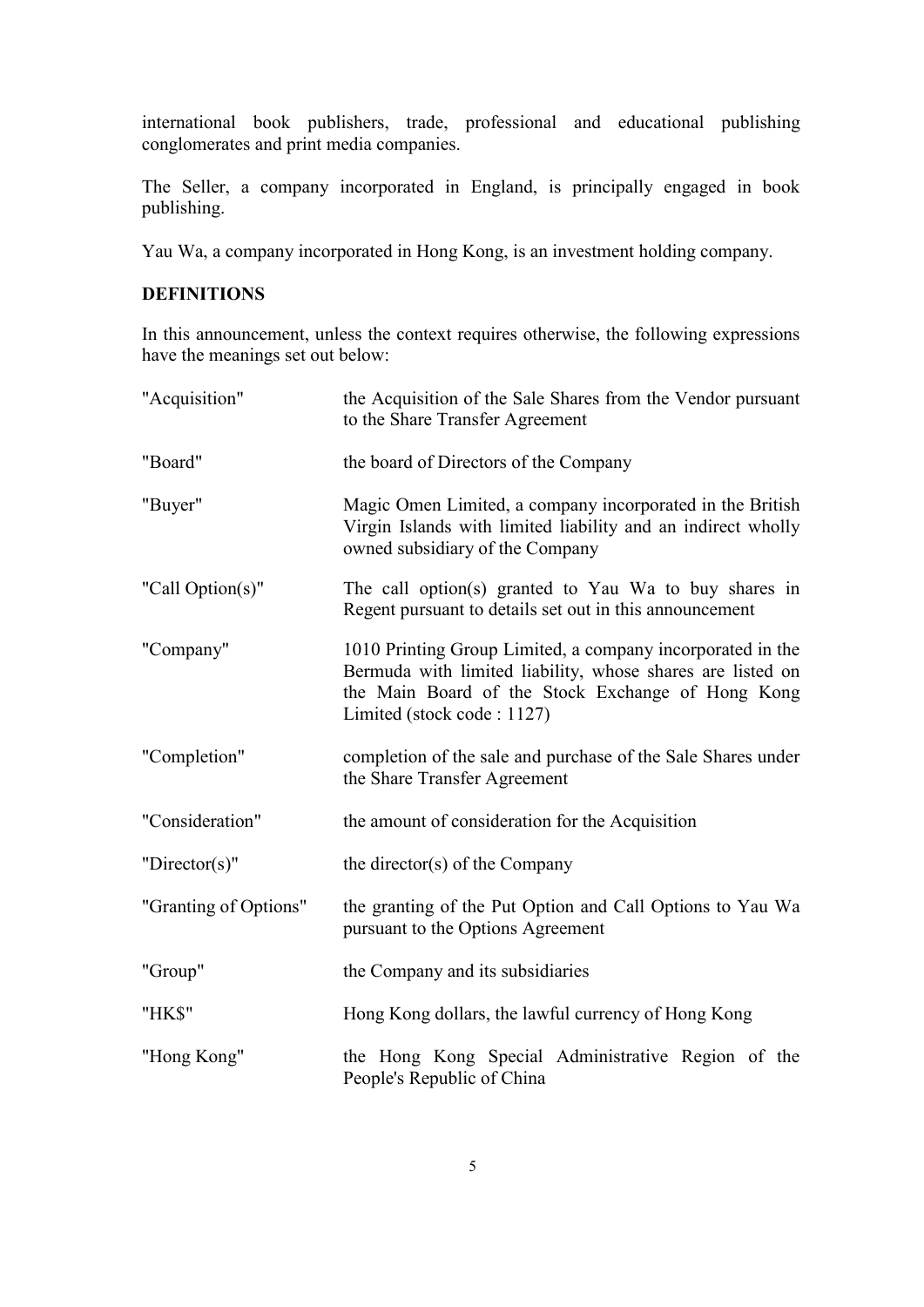| "Listing Rules"               | the Rules Governing the Listing of Securities on the Stock<br>Exchange of Hong Kong Limited                                         |
|-------------------------------|-------------------------------------------------------------------------------------------------------------------------------------|
| "Mr. Tai"                     | Mr. Tai Tin Yau, the managing director of Regent                                                                                    |
| "Options Agreement"           | the option agreement entered into among the Buyer, Yau Wa<br>and Mr. Tai on 23 March 2017 in respect of the Granting of<br>Options  |
| "Parties"                     | parties to the Options Agreement, i.e. the Buyer, Yau Wa<br>and Mr. Tai                                                             |
| "Put Option"                  | The put option granted to Yau Wa to sell shares in Regent<br>pursuant to details set out in this announcement                       |
| "Regent"                      | Publishing Services<br>Limited,<br>Regent<br>company<br>a<br>incorporated in Hong Kong with limited liability                       |
| "Remaining Shares"            | 250 ordinary shares fully paid in the share capital of Regent,<br>representing 25% of its entire issued share capital               |
| "Sale Shares"                 | 750 ordinary shares fully paid in the share capital of Regent,<br>representing 75% of its entire issued share capital               |
| "Share Transfer<br>Agreement" | the sales and purchase agreement entered into between the<br>Buyer and the Seller on 23 March 2017 in respect of the<br>Acquisition |
| "Seller"                      | Quarto Publishing Plc, a company registered in England with<br>limited liability                                                    |
| "US\$"                        | United States dollar, the lawful currency of United States                                                                          |
| "Yau Wa"                      | Yau Wa Holdings Limited, a company incorporated in Hong<br>Kong with limited liability and wholly owned by Mr. Tai                  |
| "9/0"                         | per cent.                                                                                                                           |

# By order of the Board **1010 Printing Group Limited**  Lau Chuk Kin Executive Director

### Hong Kong, 23 March 2017

*For the purpose of illustration only and unless otherwise stated, conversion of US\$ to HK\$ in this announcement are based on the exchange rate of US\$1.00 to HK\$7.75. Such conversion should not be construed as a representation that any amounts have been, could have been, or may be, exchanged at this or any other rate.*